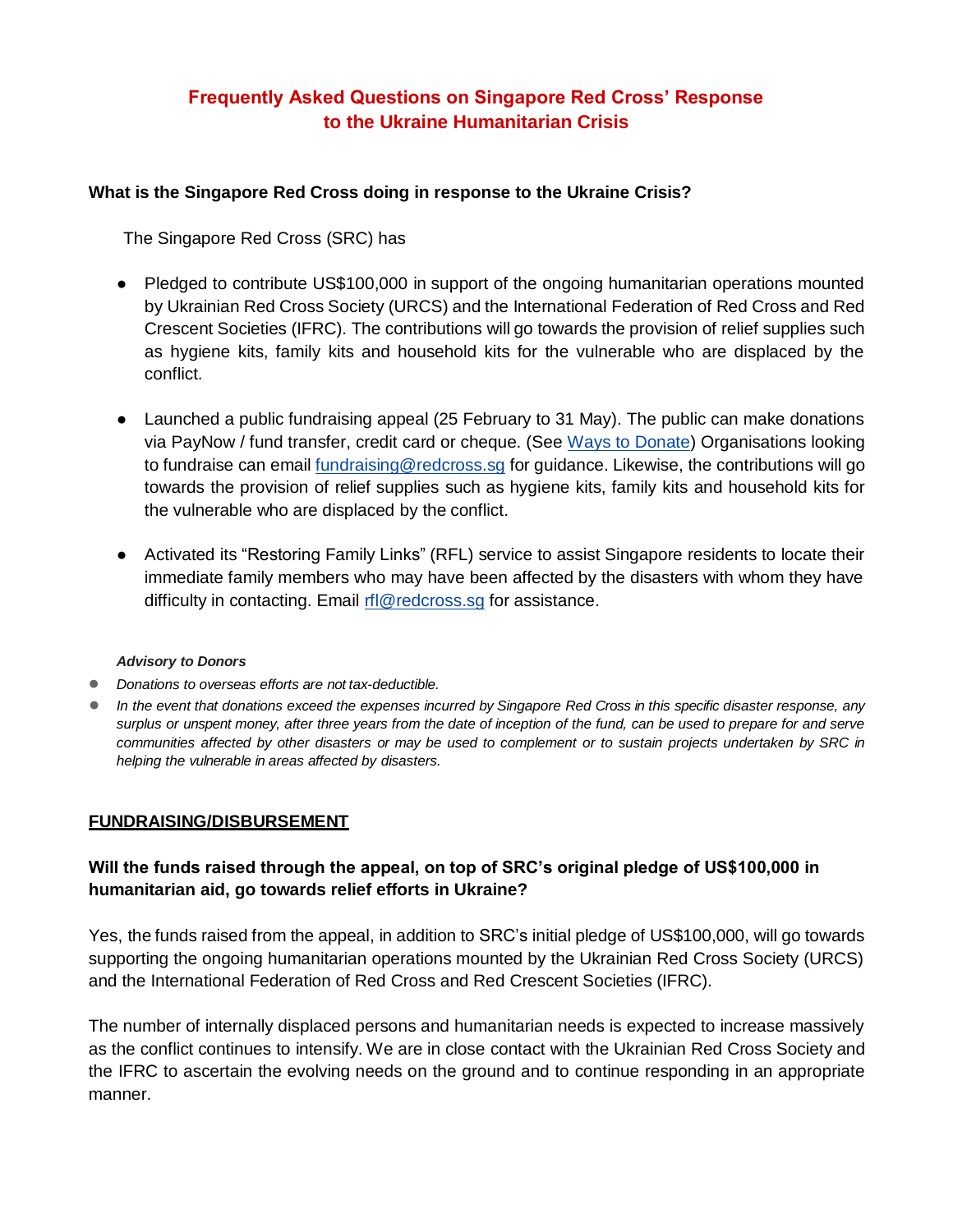### **How much of my donation will go towards the disaster response?**

We assure you that 100 percent of your donation (less administrative fees) would be used to support the affected communities in Ukraine.

Administrative fees are charged at 5 percent of the total amount collected (first S\$5 million). Thereafter, the admin fees will fall between 2 percent to 1 percent for amounts collected above the first S\$5 million.

### **Do you have a fundraising target for the Ukraine Crisis?**

The combination of active conflict, extreme cold and Covid-19 means that for children, women and men across the region, today and the days ahead are now a struggle for survival. While we do not have a fundraising target, we hope our community will give generously to support the ongoing humanitarian operations.

### **Will I receive tax exemption for donation to the Ukraine crisis?**

No, tax deduction is not applicable for giving to overseas causes.

### **Will donations be accepted in foreign currency?**

Monetary - Donations can be made in foreign currency, but only notes are accepted. Please do not donate foreign coins.

Cheque - We do not accept cheques from overseas banks.

Online - We are unable to accept online donations in foreign currency at this point.

## **Will receipts be given to individual donors?**

We are thankful for all donations. Receipts are issued for donations via cash and cheques. However, we will only issue receipts upon request for online donations, fund transfers and donations via PayNow.

#### **How are funds collected to be allocated?**

The funds collected will be channelled towards SRC's response to the Ukraine crisis. This includes procuring relief supplies to the affected communities, providing emergency services and supplies such as medical and water and sanitation, and supporting recovery and reconstruction efforts in the later stages.